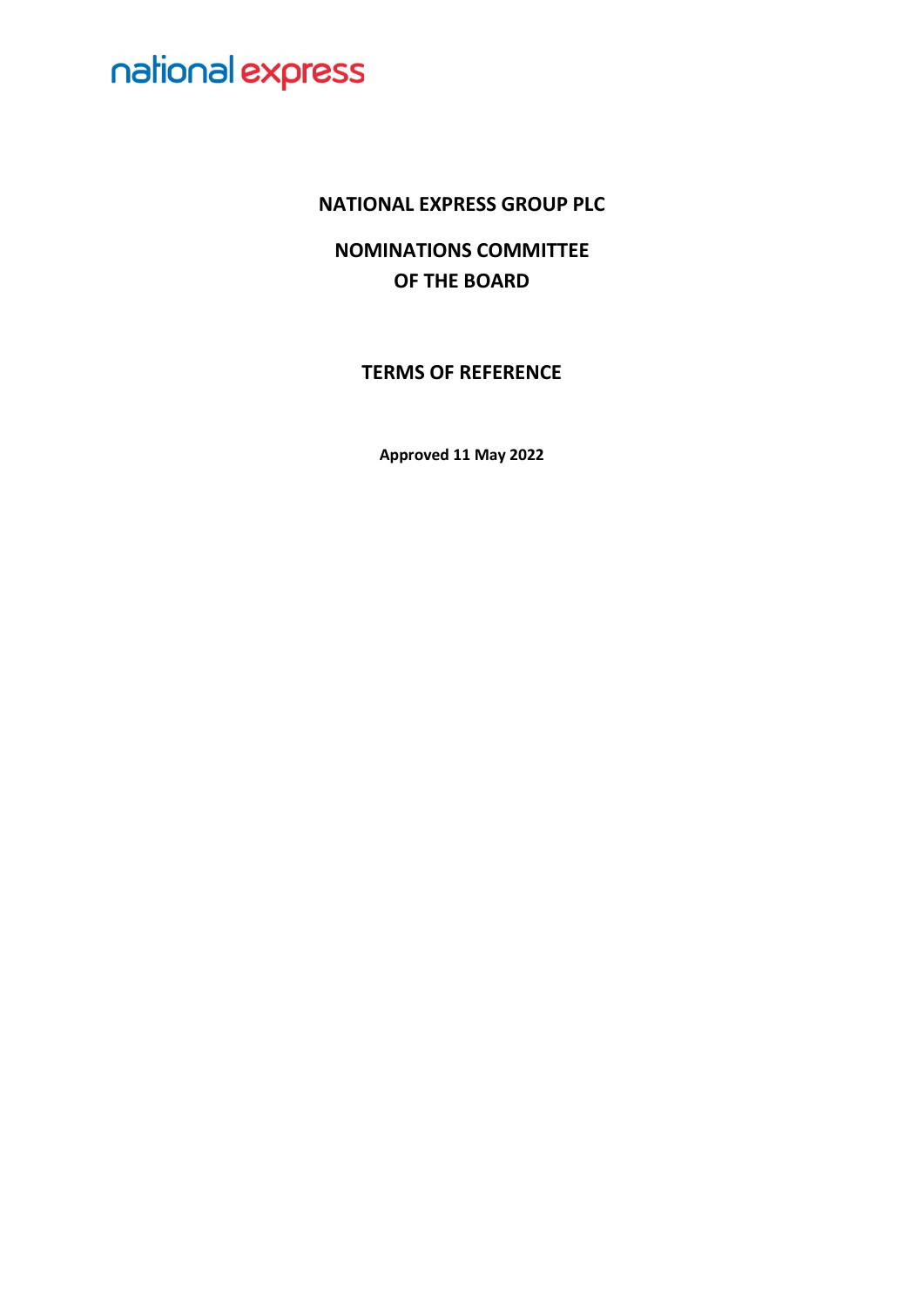#### **NATIONAL EXPRESS GROUP PLC**

#### **NOMINATIONS COMMITTEE – TERMS OF REFERENCE**

#### **Notes**:

References to: "Committee" shall mean the Nominations Committee; "Board" shall mean the Board of Directors; "Company" shall mean National Express Group PLC; "Group" shall mean National Express Group PLC and its subsidiaries; "Directors" shall mean the Directors of the Company; "member of the Group's workforce" shall mean any employee or other member of the workforce of the Group; "Shareholders" shall mean shareholders of the Company; and "Code" shall mean the UK Corporate Governance Code.

The expression **"**diversity" shall include diversity as regards gender, social and ethnic backgrounds, cognitive strengths and other personal attributes.

The expression "senior management" shall mean the senior managers of the Group who operate immediately below Board level, being members of the Company's Group Executive Committee.

#### **1 PURPOSE**

- 1.1 The primary function of the Committee is to monitor the balance of skills, knowledge, experience, independence and diversity of the Board and its Committees and ensure that appropriate procedures are in place for the nomination, selection, training and evaluation of Directors and for succession plans of the Executive Directors and senior management.
- 1.2 In discharging its functions, the Committee shall have regard to the duty of Committee members, as Directors, to promote the success of the Company for the benefit of its members in accordance with the provisions of Section 172 of the Companies Act 2006 and having regard, as appropriate, to the matters specifically referred to in paragraphs (a) to (f) of that Section.

#### **2 MEMBERSHIP**

- 2.1 The Committee is established under the Company's Articles of Association as a committee of the Board and shall consist of at least three Non-Executive Directors, the majority of whom shall be independent Non-Executive Directors.
- 2.2 Members of the Committee shall be appointed by the Board on the recommendation of the Committee. Appointments will be for a period of up to three years, which may be extended for up to two additional three-year periods and then, in respect of any nonindependent Non-Executive Directors who are comprised in the minority of members, for one or more additional one year periods thereafter.
- 2.3 The Committee will, at least annually, review its composition and membership and make recommendations for change to the Board as it sees fit.
- 2.4 The Board shall appoint the Committee Chair. In the absence of the Committee Chair, the remaining members present shall (provided they form a quorum) elect one of themselves to chair the meeting.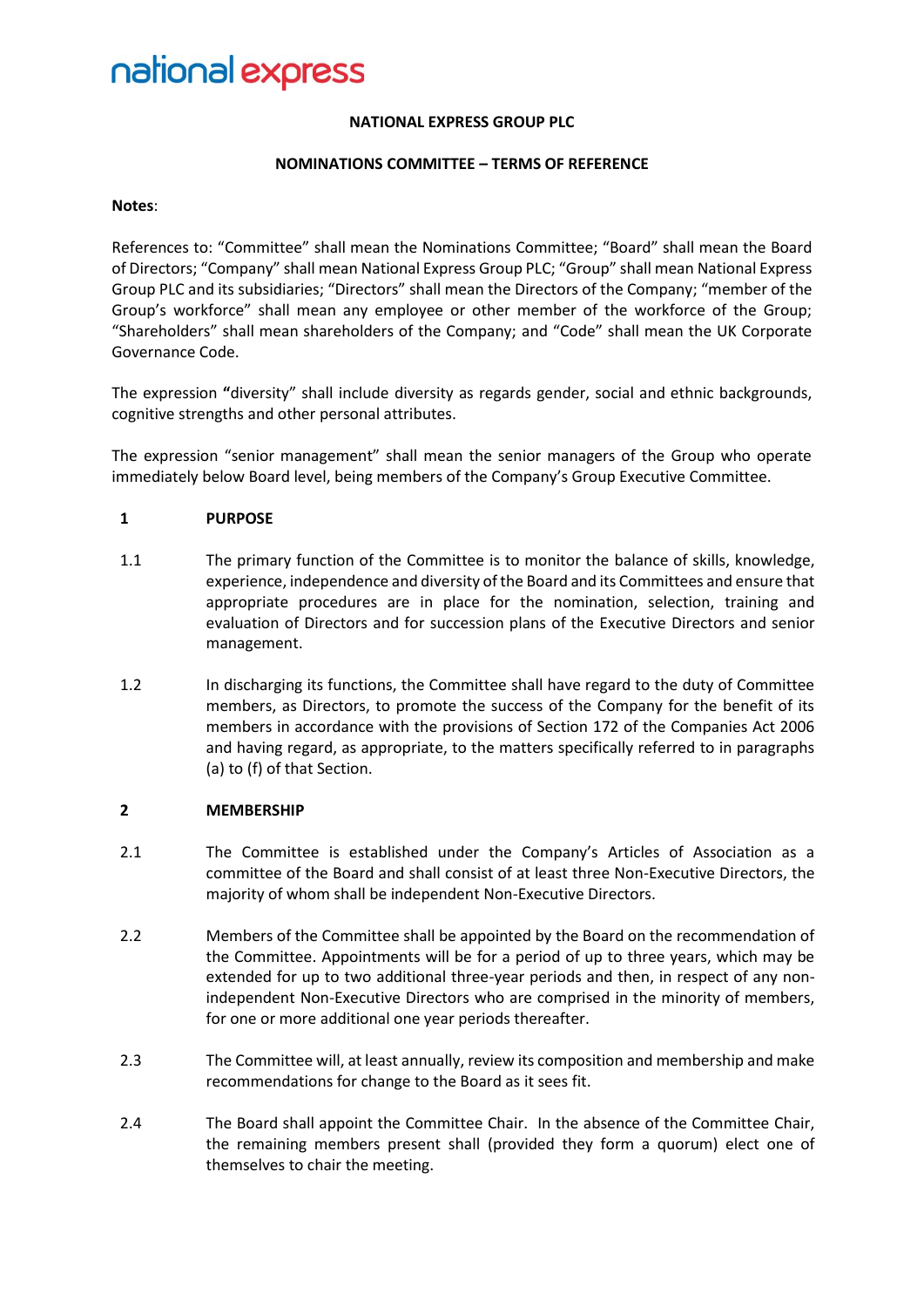- 2.5 The Chair of the Board shall not chair the Committee or participate in its discussions when it is dealing with the matter of his/her succession. In addition, other members of the Committee shall not participate in discussions relating to the succession of the Board Chair if they are under consideration as potential successors to the Board Chair. In such circumstances, members of the Committee may nominate alternate members from among the Non-Executive Directors in order to ensure that the Committee remains quorate.
- 2.6 Only members of the Committee have the right to attend Committee meetings. However other Non-Executive Directors and individuals, such as the Group Chief Executive Officer, the Group Human Resources Director and external advisers, may be invited to attend for all or part of any meeting, as and when appropriate, but not in relation to matters concerning themselves.
- 2.7 The Company Secretary, or his or her nominee, shall be the Secretary of the Committee and will ensure that the Committee receives information and papers in a timely manner to enable full and proper consideration to be given to issues.

### **3 MEETINGS**

- 3.1 Meetings and proceedings of the Committee shall be governed by the provisions of the Company's Articles of Association regulating the meetings and proceedings of the Board.
- 3.2 The Committee shall meet at least three times a year and otherwise as required. Meetings of the Committee shall be convened by the Company Secretary at the request of the Committee Chair or any member.
- 3.3 The quorum for meetings of the Committee shall be three members, at least two of whom are independent Non-Executive Directors. A duly convened meeting of the Committee at which a quorum is present shall be competent to exercise all or any of the authorities, powers and discretions vested in or exercisable by the Committee.
- 3.4 Notice of each meeting of the Committee confirming the venue, time and date, together with an agenda of items to be discussed and supporting papers, shall be circulated to all Committee members and any other person required to attend no later than five working days in advance of the meeting (except in exceptional or emergency circumstances or as otherwise agreed by the members).
- 3.5 Outside the formal meeting programme, the Committee Chair will maintain a dialogue with key individuals involved in the provision of nominations information/advice to the Committee, including the Group Chief Executive Officer, the Group HR Director and any external recruitment advisors.

#### **4 MINUTES OF MEETINGS**

- 4.1 The Secretary shall minute the proceedings of and decisions taken at all meetings of the Committee, including recording the names of those present and in attendance.
- 4.2 Committee Chair approved draft minutes of Committee meetings shall be circulated promptly to all members of the Committee. Unless deemed inappropriate to do so by the Committee Chair, they shall also be circulated to all other members of the Board and attendees.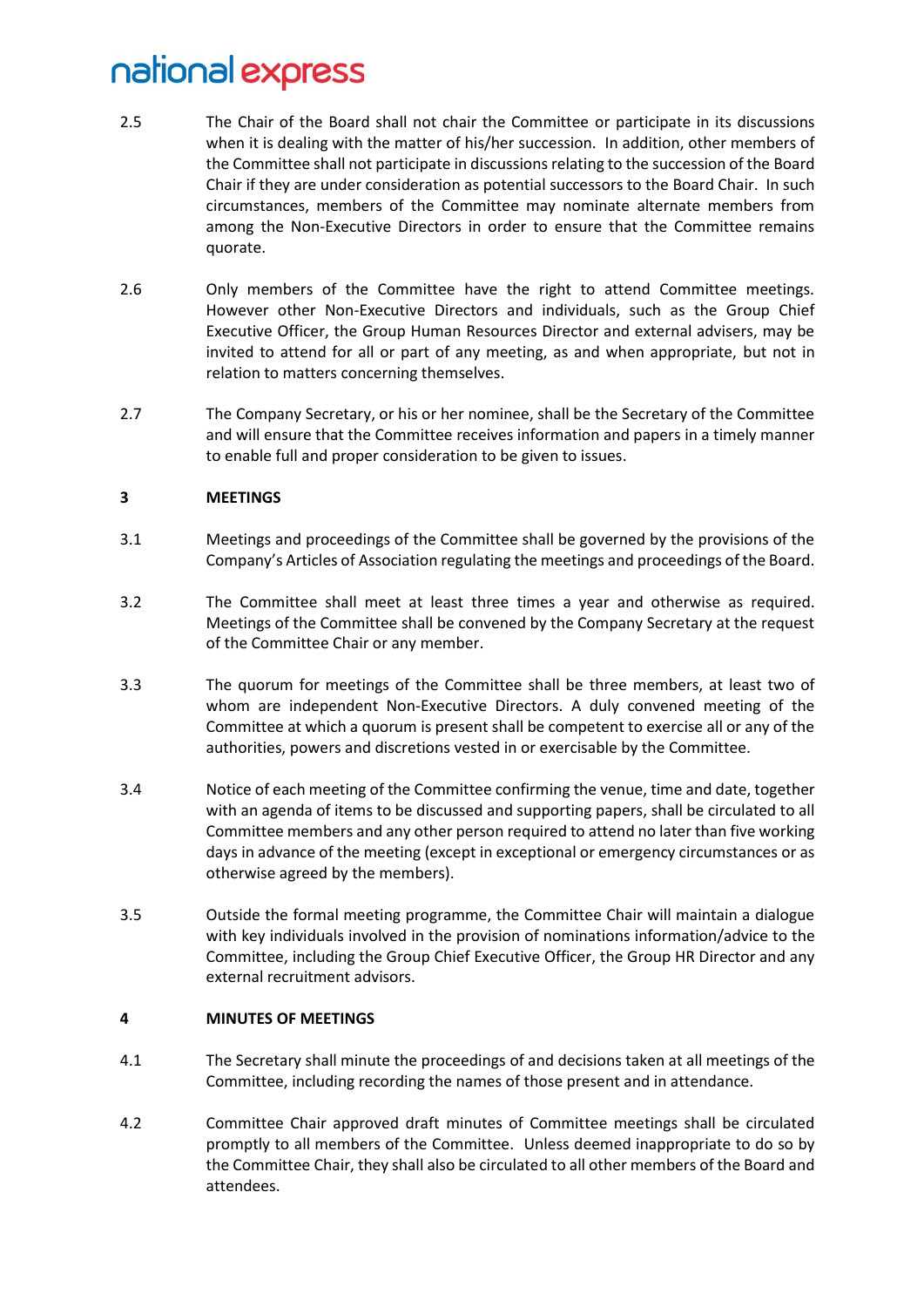#### **5 ANNUAL GENERAL MEETING AND SHAREHOLDER RELATIONS**

- 5.1 The Committee Chair shall attend the Annual General Meeting to respond to any shareholder questions on the Committee's activities.
- 5.2 The Committee Chair shall seek engagement with shareholders on significant matters related to the Committee's areas of responsibility.

#### **6. AUTHORITY**

The Committee is authorised by the Board in the performance of its duties to:

- 6.1 conduct any activity within its Terms of Reference;
- 6.2 seek any information it requires from any member of the Group workforce and all members of the Group workforce will be directed by management to co-operate with any request made by the Committee;
- 6.3 ask any member of the Group workforce or external adviser to attend meetings of the Committee as and when required:
- 6.4 obtain, at the Company's expense, independent legal, financial or other professional advice on any matter it believes it necessary to do so; and
- 6.5 delegate any of its powers to one or more of its members.

#### **7 DUTIES**

The Committee shall:

- 7.1 regularly review the structure, size and composition (including the skills, knowledge, experience and diversity) of the Board and its Committees and make recommendations to the Board with regard to any changes deemed necessary, including having regard to the need to regularly refresh the Board;
- 7.2 develop and maintain effective succession plans for the Board and senior management, including by reviewing talent development in the business and having due regard to Company's strategy and direction and the challenges and opportunities facing the Company and the skills and expertise needed on the Board and its Committees to ensure the delivery of the Company's strategy and the long-term sustainable success of the Company;
- 7.3 oversee the development of a diverse pipeline for succession planning, including by monitoring the Company's diversity strategies and initiatives and the effectiveness of the same;
- 7.4 lead the process for identifying, interviewing, selecting and recommending candidates to serve as Directors on the Board and its Committees as and when necessary and ensure that a formal, rigorous and transparent procedure is followed in making nominations. All recommendations of the Committee in respect of the nominations to the Board shall only take effect when approved by the Board;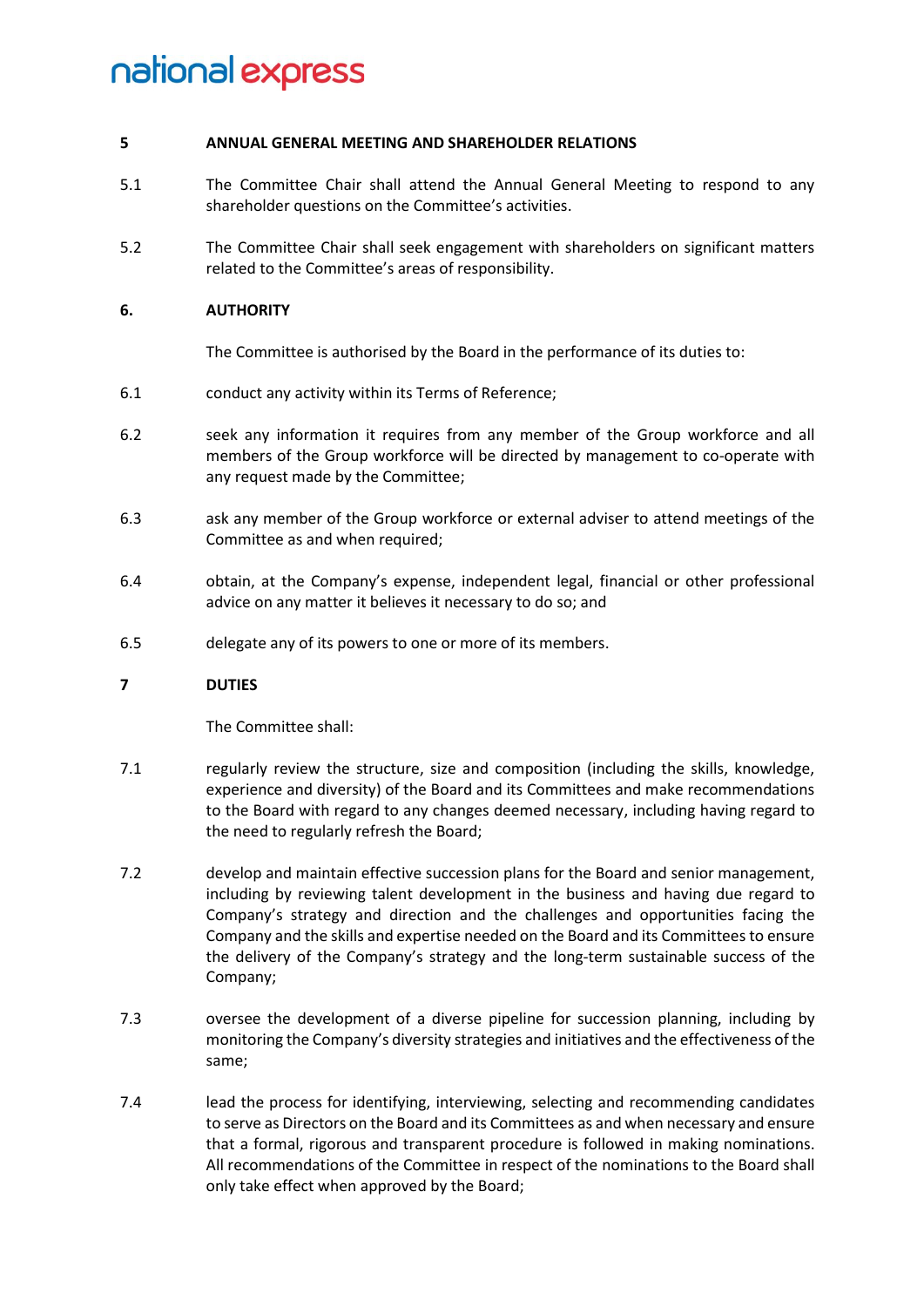- 7.5 before an appointment is made by the Board, evaluate the balance of skills, knowledge, experience, diversity and independence on the Board and, in the light of this evaluation, prepare a description of the role and capabilities required for a particular appointment. In identifying suitable candidates, the Committee shall:
- 7.5.1 consider internal candidates who may be suitable for promotion to the Board in an executive capacity;
- 7.5.2 where appropriate use open advertising or the services of external advisers to facilitate the search for external candidates;
- 7.5.3 consider candidates on merit and against objective criteria, with due regard to the benefits of diversity; and
- 7.5.4 consider candidates' time availability having regard to their other commitments;
- 7.6 ensure that, prior to the appointment of a Director, other significant time commitments and actual and potential conflicts of interest are disclosed and, upon appointment, Directors become bound to seek prior Board approval before taking on any additional significant commitments or assuming or acquiring any business interests that could result in an actual or potential conflict of interest;
- 7.7 ensure that, upon appointment to the Board, Non-Executive Directors receive a formal letter of appointment from the Company setting out clearly what is required of them in terms of Board and Committee service, involvement in the Company's business outside of Board and Committee meetings and the time commitment required of them;
- 7.8 ensure that, upon appointment to the Board and commencement of their employment, Executive Directors enter into a formal executive service contract with the Company setting out clearly their role and responsibilities and all matters required by employment law;
- 7.9 assist the Board Chair with the implementation of an annual evaluation process to assess the overall and individual performance and effectiveness of the Board and its Committees, and ensure that such an evaluation is externally facilitated at least every three years, and:
- 7.9.1 review the results of such annual performance and effectiveness evaluation process as it relates to the composition of the Board and its Committees;
- 7.9.2 use the annual performance and effectiveness evaluation process to assess whether Non-Executive Directors continue to have sufficient time to discharge their responsibilities.
- 7.10 keep under review potential and declared conflicts of interest which Directors are required to disclose to the Company (both pre and post appointment) and develop appropriate processes for managing such conflicts;
- 7.11 make recommendations to the Board concerning:
- 7.11.1 orderly plans for succession for both Executive and Non-Executive Directors, and in particular for the key roles of Board Chair and Group Chief Executive Officer;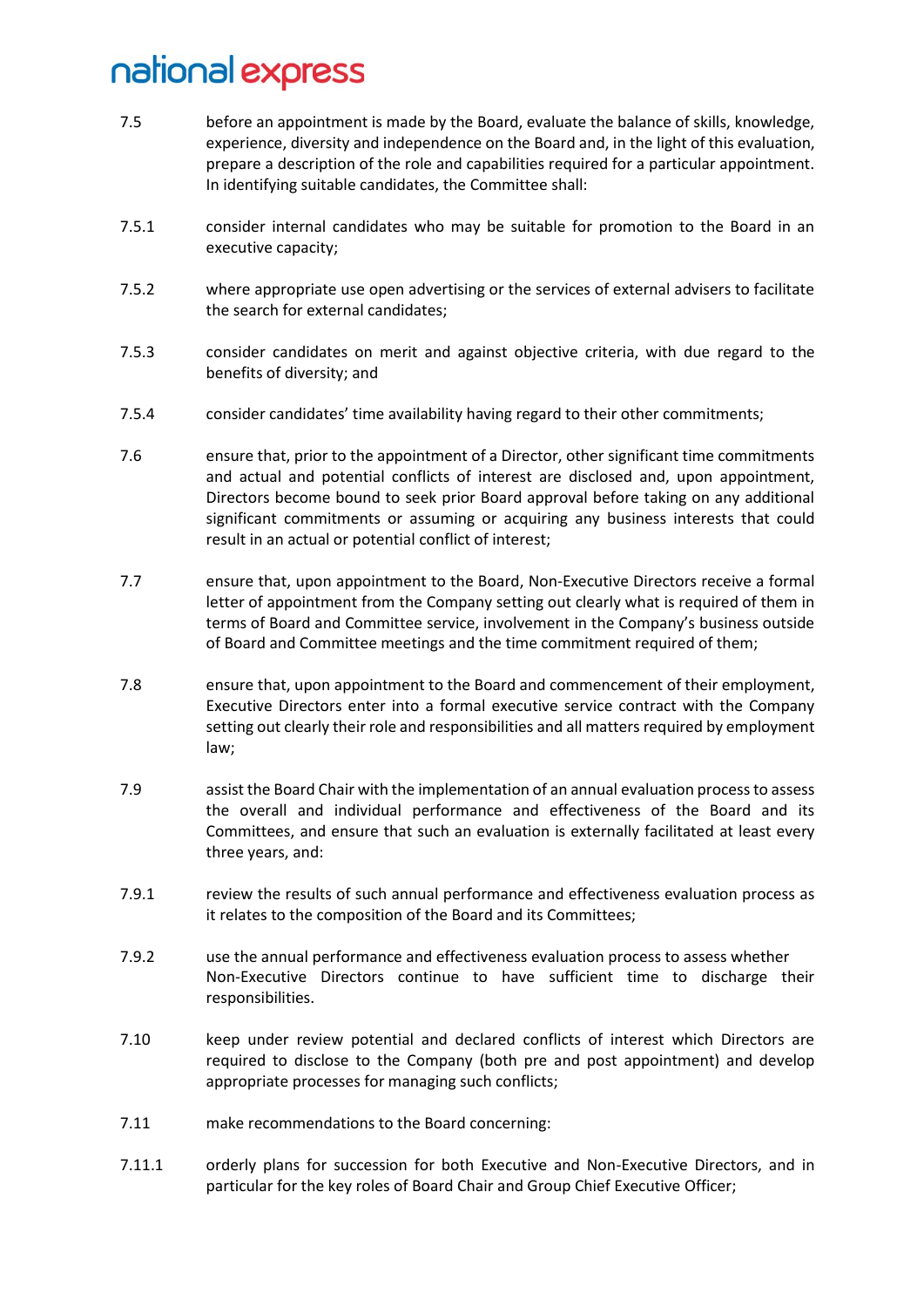- 7.11.2 any changes needed to the succession planning process if its periodic assessment indicates the desired outcomes have not been achieved;
- 7.11.3 suitable candidates for the role of Senior Independent Director;
- 7.11.4 membership of the Audit, Remuneration and Sustainability Committees, in consultation with the Chair of those committees;
- 7.11.5 the continued appointment of any Non-Executive Director having given due regard to their performance and ability to continue to contribute to the Board in the light of their knowledge, skills and experience in the context of the Company's business and strategy, their independence and their ability to commit sufficient time and attention to the role;
- 7.11.6 proposals to be made by the Board to shareholders regarding the re-election of Directors in accordance with the re-election provisions of the Code and the Company's Articles of Association having given due regard to their performance and ability to continue to contribute to the Board in the light of their knowledge, skills and experience in the context of the Company's business and strategy, their independence and their ability to commit sufficient time and attention to the role;
- 7.11.7 the continuation in office at any time of any Director having regard to their performance and their compliance (or otherwise) with the terms of their service contract or appointment letter, including the suspension or termination of service of an Executive Director as an employee of the Company subject to the provisions of the law and their service contract and the termination of appointment of any Non-Executive Director subject to the provisions of the law and their appointment letter;
- 7.11.8 the appointment of any Director to external offices or functions, having regard to their duties and responsibilities on the Board and its Committees and the number and time commitment required in respect of their other external offices and functions; and
- 7.11.9 on any other matter within its remit where it considers action or improvement is needed.

#### **8 Reporting Responsibilities**

- 8.1 The Committee Chair shall report formally to the Board on its proceedings after each meeting, on all its other activities within its remit and on how the Committee has discharged its duties and responsibilities.
- 8.2 The Committee shall produce a report to shareholders, for approval by the Board, on its activities to be included in the Company's Annual Report. The report shall include:
	- a statement about its activities:
	- an explanation of the Committee's approach to succession planning and a description of the process used to make Board appointments (and, if an external search agency or open advertising has not been used, an explanation why not or, if an external search agency has been used, confirmation of whether or not that agency has any connection with the Company) and how both support the development of a diverse pipeline;
	- a statement of the Board's policy on diversity and inclusion, its objectives, how that policy links to the Company's strategy, how that policy has been implemented and the progress made in achieving such objectives, together with an explanation of how the Committee's approach to succession planning and process of making Board appointments support diversity;